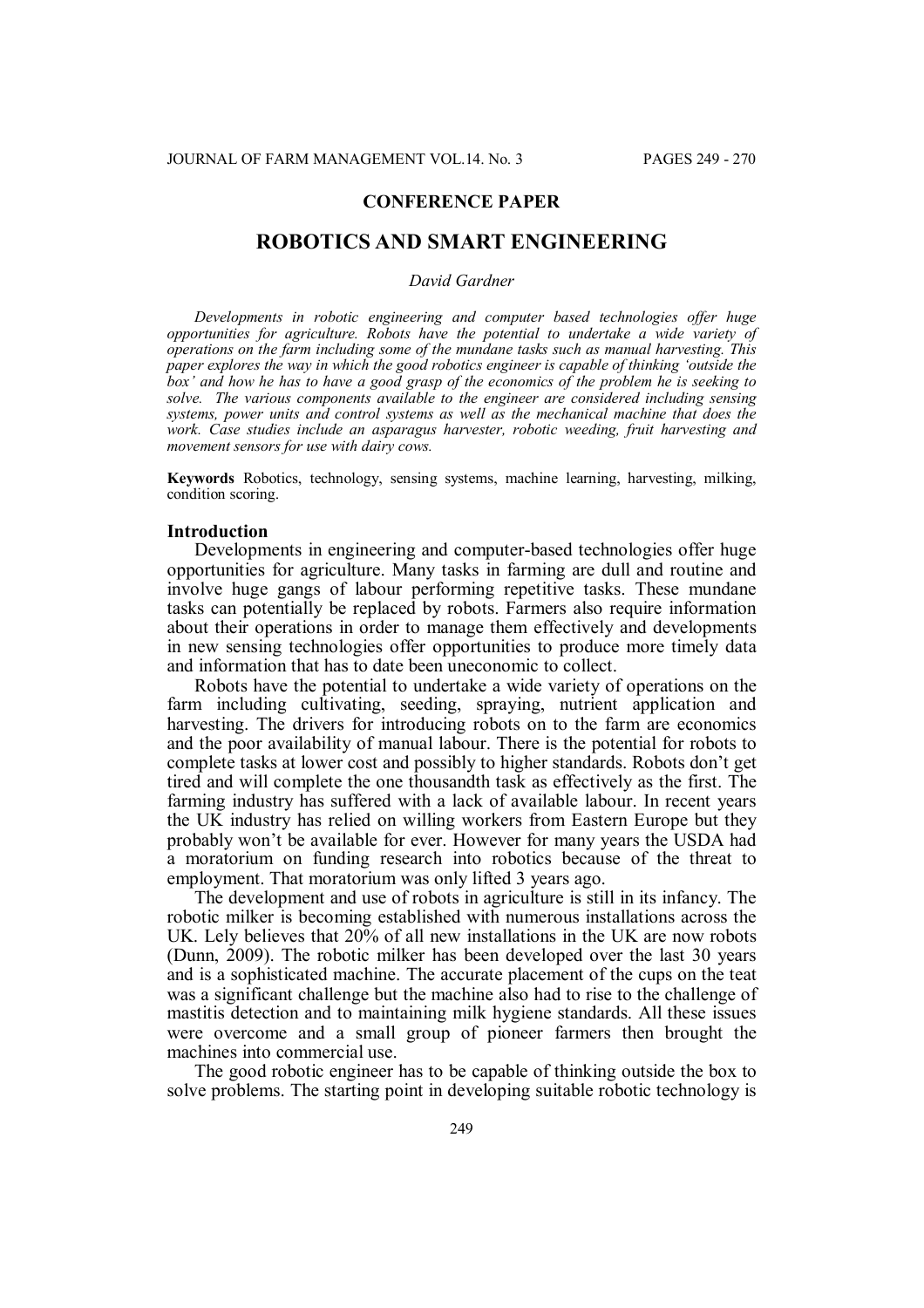*Journal of Farm Management Volume 14, No 3 Winter 2011*



Columnar trees make harvesting easier for robots

understanding the problem. What is it that has to be done? And are there opportunities to adapt what is done to make the robotic solution easier? For example growing strawberries on table tops presents fruit to a robot in a much more acceptable way than growing strawberries on the ground. Can fruit trees be grown to present fruit to a robot in a way that will make picking much easier? Apple breeders at Cornell University are using genetics to develop 'columnar' trees that will present a 'fruiting wall' to robots for harvesting – an easier environment than searching for fruit in the canopy. 'Re-positioning' the problem is often a significant part of the solution for the robotics engineer.

The engineer also has to understand the economic environment that the machine is going to work in. Indeed this is a fundamental issue in technical

development; does the engineer solve the problem and then try to reduce costs or does he work at low cost and then work his way up to solve the problem?

As in most fields of research and development (R&D), robotic engineers work at different levels. Some engineers work at a theoretical level developing novel sensors, control systems and tools for which they do not have an immediate need. They create the 'new science' that is then used by those engineers who are closer to the market place to develop marketable machines (the military are a key driver in the development of robotics and smart engineering: they do not have the same cost constraints as the commercial world and can develop concepts that are then used by commercial engineers). Once the technical problems are overcome bringing down the cost usually follows. Global Positioning Systems (GPS) provide a good example of this process; once they were developed both the physical size of the GPS units and their cost came down quickly. This model works over and over again.

# **Robotics**

Robots consist of a number of key components –

- Sensing systems to see, locate and feel;
- Control systems including a CPU (Central Processing Unit);
- Power units to provide the power;
- The mechanical apparatus that actually does the work.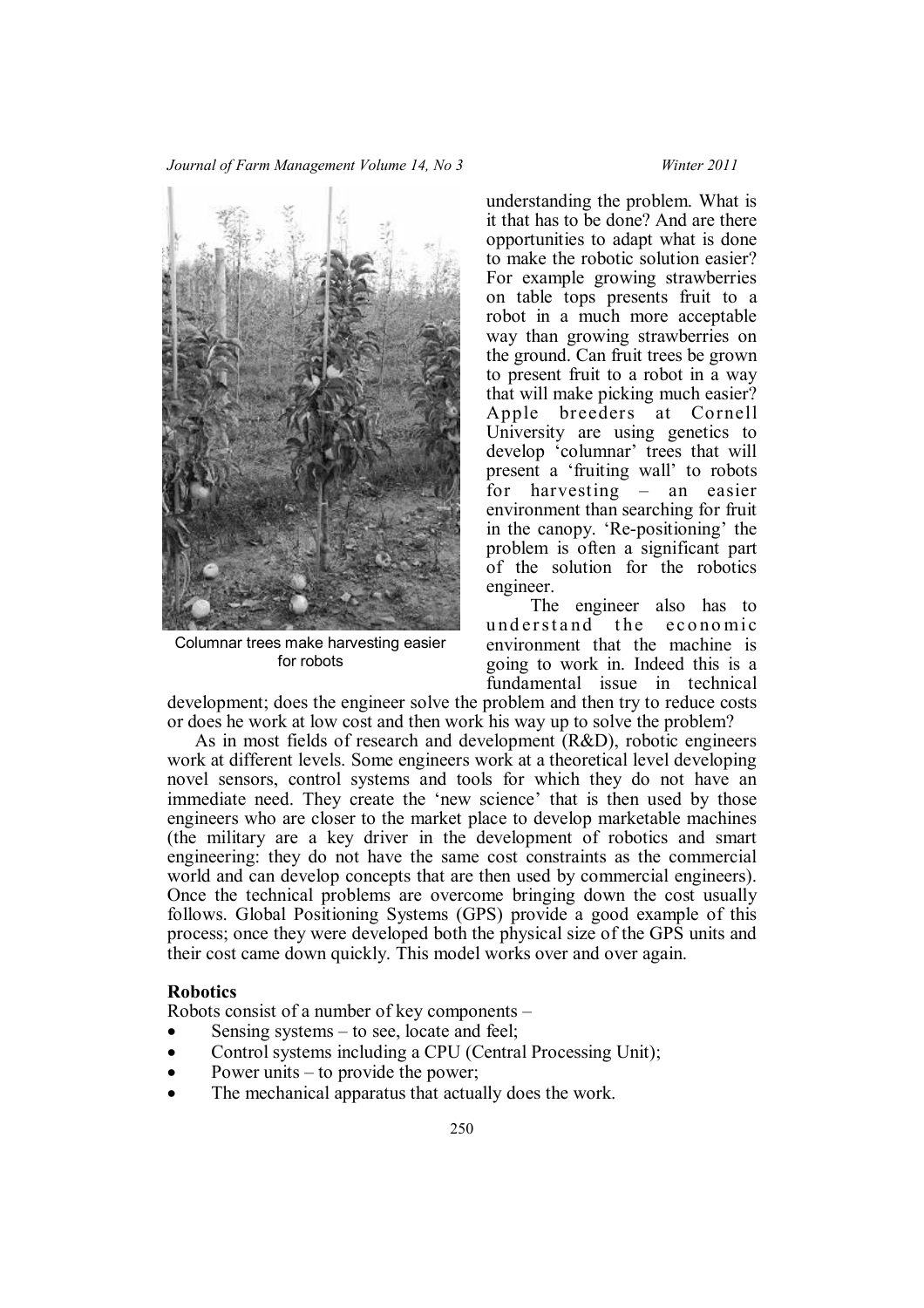#### *Sensing systems*

Robots make use of a number of different sensing systems including machine vision. Machine vision is used to help robots locate where they are working and also for a wide variety of other applications including locating produce for harvesting, plants for spraying and animals for condition scoring. Machine vision is based on a number of different sensors that can include:

- Colour cameras
- Infra-red cameras
- Cameras tuned to specific light frequencies
- Radar
- Lasers
- Ultra sound

Often stereo cameras are used to help create a 3 dimensional image and sensors can also be fitted with motors so that they nod and scan a field of vision. In some cases a number of different sensors is used to create reliable images. These images are then combined using complex algorithms to create an image of the surrounding area. It is important that the sensing system can detect the floor and any vertical surfaces so it can place objects into that space. Sensors on a vehicle that is travelling on bumpy ground represent a particular problem. They have the potential to produce 'noisy' images. The CPU has to be capable of taking these images and producing clear images. It also has to be capable of synchronising images coming from different sensors.

These cameras can take thousands of pictures a second and the processing units must be capable of processing that data in real time to produce an image of the working environment. One of the challenges of vision systems is coping with shadow – areas of dark and light. This can be overcome by using double exposures that the CPU then processes in real time to produce a single image but it is costly. This helps to 'see' objects in the shade. The human eye and brain is particularly good at doing this.

Work done by the National Centre for Engineering in Agriculture at the University of South Queensland demonstrates how lighting can be used to aid computer vision. The research team wished to develop a computer aided system for assessing the yield of macadamia nuts. The pictures below show how working in an environment of structured light can make the target easier for the computer to identify in comparison to uniform light.

Robots also use sensors other than machine vision to locate where they are.



Pictures Courtesy of Cheryl McCarthy-NCEA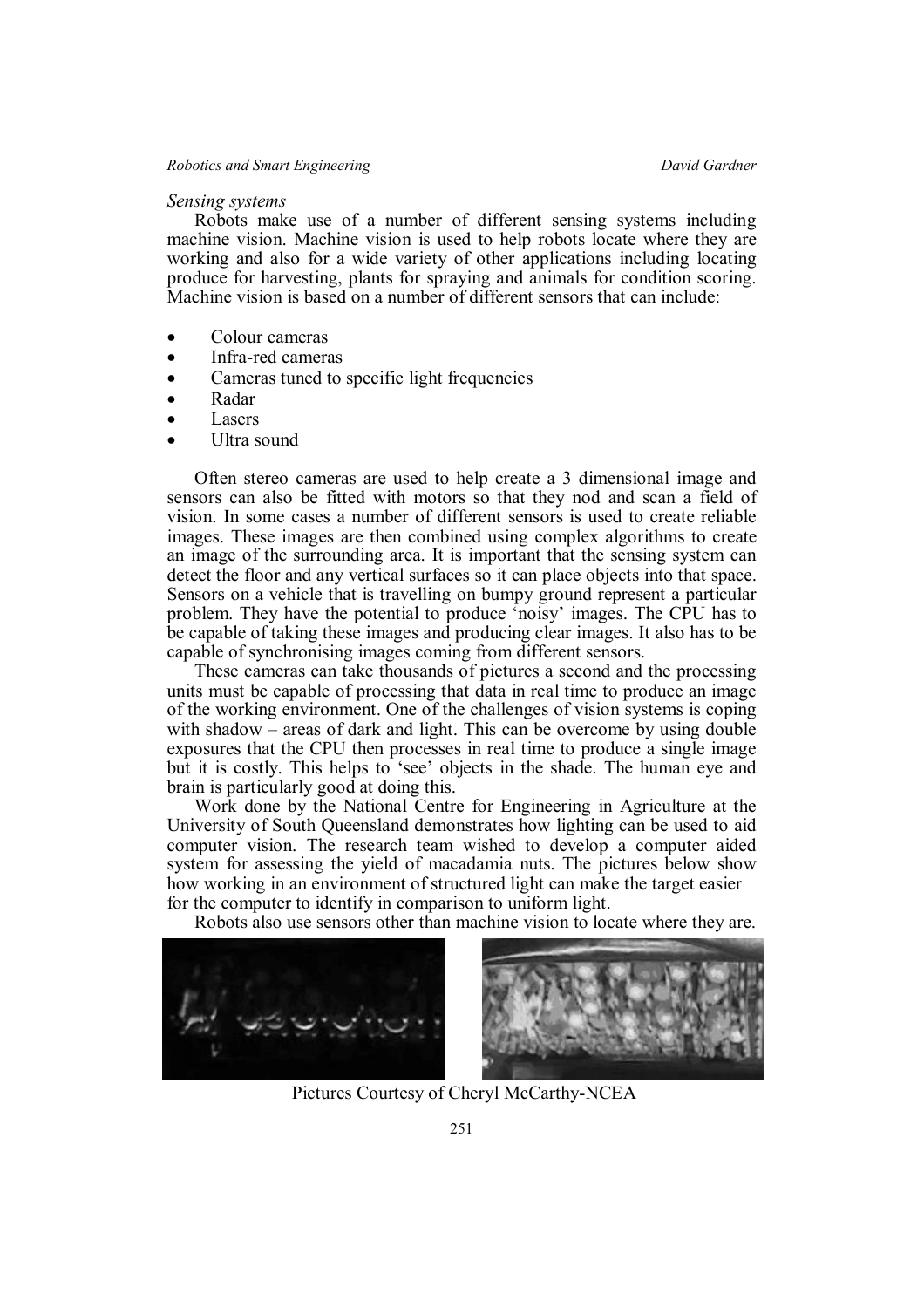The disadvantage with machine vision is that it can only locate position relative to a feature and it doesn't work in an unstructured environment. Alternatives include:

GPS (Global Positioning Systems), with which most farmers will now be familiar. GPS signals are used to pin-point exactly where the machine is. Systems associated with the very high levels of accuracy required for field operations are still expensive and the signal can be lost, particularly under tree canopies.

Wheel encoders, which can be used to track vehicle position. They are electro-mechanical devices that measure the rotation of an axle and calculate how far the vehicle has moved from a known starting point.

IMU (inertial measurement units), which are electronic devices that measure and report on a vehicle's velocity, orientation, and gravitational forces, using a combination of accelerometers and gyroscopes. They are commonly used in aircraft. These measurements are likewise used to calculate how the vehicle has moved from a known starting point.

Both wheel encoders and IMU use a process known as dead reckoning to calculate vehicle position. Position is calculated from a known starting position based on speed over a period of time. A disadvantage of dead reckoning is that since new positions are calculated solely from previous positions, the errors of the process are cumulative, so the error in the calculated position grows over time. In a fixed environment such as an orchard these errors can be corrected using 'high precision way points' that the vehicle uses to adjust its calculated location.

Arial photo graphs can also be used to help a machine locate its position and some research has been done into using cameras positioned high above working areas to help locate position. (Zhang: 2009)

Sound is not widely used on robots for sensing. It has been used by the military to 'listen' for gunfire but has limited value in an agricultural setting.

Touch is a particularly challenging sense to imitate. Force feed back can be used where the electrical current required to pick something up can be measured. Tactile sensors are useful in unstructured and changing environments and play a major role in grasping objects. Imitating the human hand is particularly difficult in terms of robotic development  $-$  it is very expensive. Humans use vision and touch to handle objects – we locate the object with vision but then use touch to actually handle it.

Other sensors that are used in robots include tilt and stability sensors.

#### *Control systems*

Robots require effective control systems based around a CPU. These include:

High Level Controllers – for mission decisions, path planning,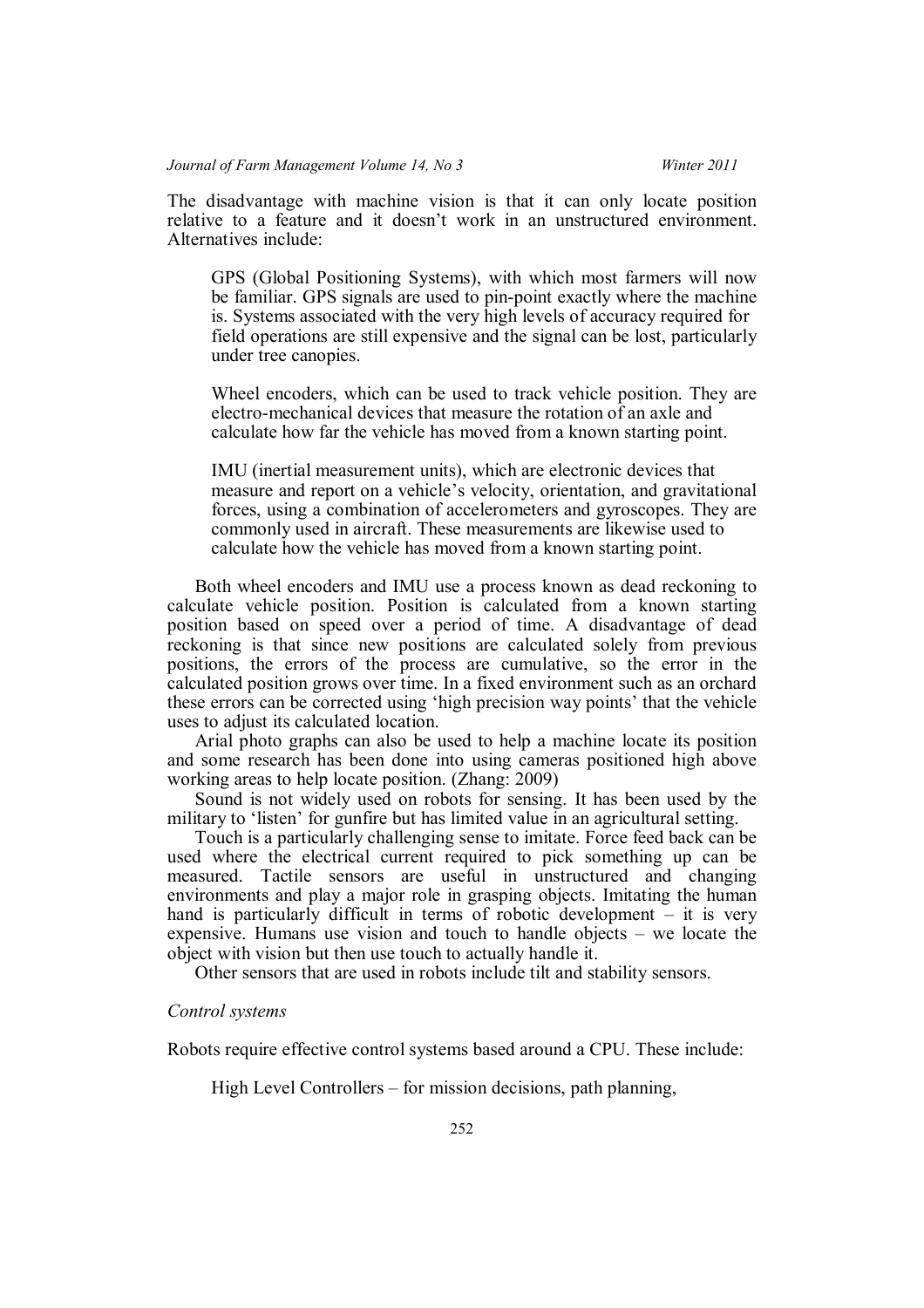safeguarding, specialty sensors and user interfaces that handle large amounts of information;

Low level controllers – for steering, engine and implement control.

The two systems must effectively communicate in a timely and fail-safe manner. An architecture is required for this (Cameron, 2009). Cooling the CPU can be a problem.

#### *Power units*

A number of different power options are available to the robotics engineer. These include:

Many types of batteries, such as:

Lithium Ion batteries that offer good power density and can be shaped to fit into any space. They require recharging and if mishandled they can explode;

Wet Lead Acid Batteries that are heavy, lack power density and also require recharging.

Electricity through a power lead which is low cost and light weight but lacks freedom of movement;

Petrol and diesel engines that work for a long time on a tank of fuel but produce vibration, noise and heat.;

Hybrid power where engines are used to recharge batteries. Electricity has good power characteristics and the engine smoothes the power requirement.

Cooling the power units can be a potential problem

#### *The mechanical apparatus*

The machine uses a variety of solutions to solve 'doing' the task including:

Hub electric motors that offer great torque and are easy to design into a machine. They have no direct drives and very little loss of energy.

Hydraulics which results in a loss of power if used to drive the vehicle. However they are easy to design in. Hydraulics can also be used to move components like mechanical arms.

Pneumatics that are 'soft' in their operation. Gases can compress and take shocks which can be very useful in controlling some mechanical operations. They are also easy to design in.

The movement of the robot is usually accomplished using wheels but tracks can be used, and some robotic engineers have worked with 'walking' machines in certain applications. When wheels are used a wheel can be put on to each corner of the robot with the possibility of using four-wheel steer and four-wheel drive. Turning circles can be made tighter using braking control.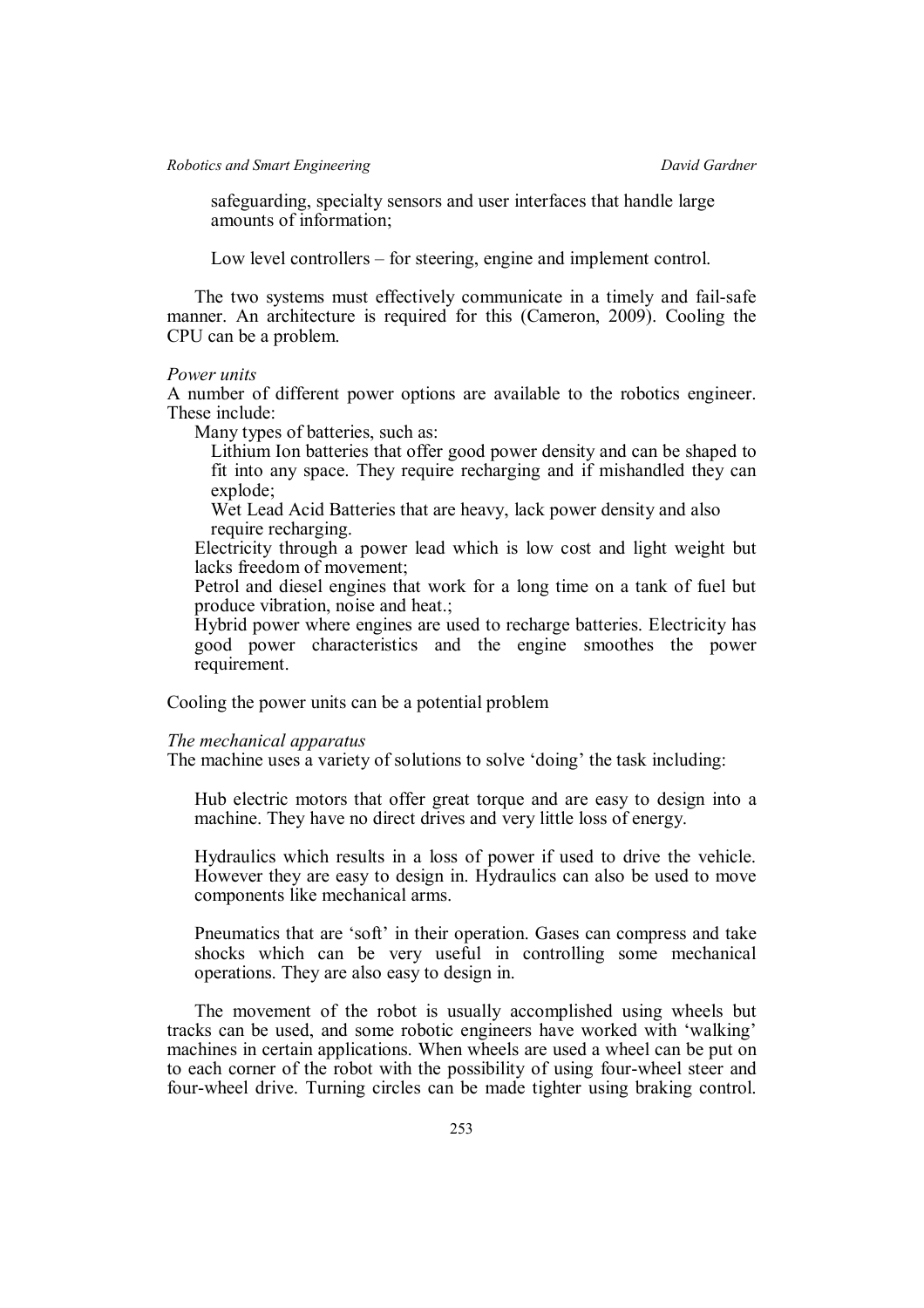(Idia, 2009)

# **Machine learning**

'Safeguarding' is an important feature of any robot. Invariably this involves creating images to detect dangers. Safeguarding needs to be conservative in its operation and should detect false positives, that is the robot should stop on suspicion of a problem at the risk that there eventually proves to be no obstacle actually present. Typical obstacles in a farm environment include telegraph poles, trees, people, animals, other vehicles, irrigation pipes and pumping stations. When a machine stops it can send an image that highlights the obstacle back to a supervisor who decides if he should override it. (Moorehead, 2009)

Machine learning is a key component of robot development. The robot adjusts its own software based on previous experience. The algorithm learns patterns from the data sets and then uses them in a predictive manner. The robot's perception is thus improved. For example if the robot is fitted with long distance vision sensors and short distance vision sensors it may ' see' something in the distance but may not know what it is. The short distance sensors may then recognise that object as a tree when it gets close to it. Next time the machine 'sees' a similar object in the distance it will recognise it as a tree. Or when it hits an obstacle it remembers what it saw and then next time it recognises it as an obstacle. Robots can use this process to reset their own parameters in a new environment, saving programmers huge amounts of time and cost.

Machine learning was used in the development of an oestrus detection aid that the Livestock Improvement Corporation (LIC) in New Zealand has developed. The system that is commercially available is designed for large herds. It uses a camera to 'read' Kamar heat detectors. Creating an algorithm that could read the Kamars was difficult and eventually a blue Kamar was produced to overcome the problem, but machine learning was used to refine the software during the development of this product.

LIC are also investigating using machine learning to analyse data for individual cows. For example each milk cluster could be adjusted based on the



BRAIN in Japan - The driverless machine is a reality sophisticated systems to

machine's previous experience.

Most robotic engineers currently envisage a future based on groups of small robots under the control of a single operator. Such a system will require a supervisory s y s t e m w i t h a c o m m u n i c a t i o n s infrastructure. In the future the operator might be a 'mothership' controller with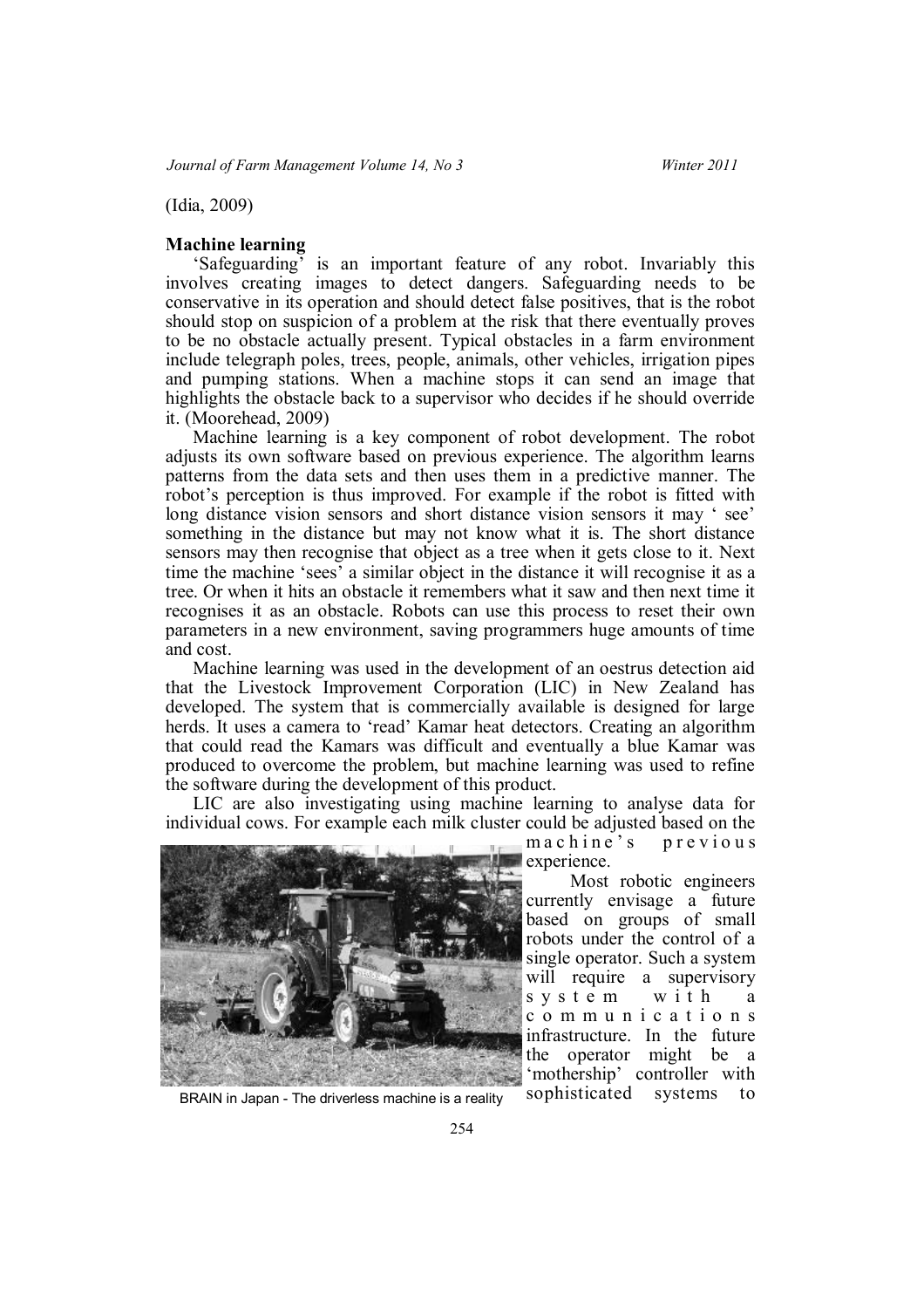## *Robotics and Smart Engineering* The *Robotics and Smart Engineering* David Gardner

control the smaller machines, along with an infrastructure to refuel and replenish them. The driverless machine is a technical reality and its uptake appears to be limited by legal issues rather than technical ones: for instance who will be responsible if the machine drives through someone's living room? Smaller machines will limit the potential damage that might occur and could also be more easily retained by a series of 'tank trap' ditches around the working area.

Developments in sensor technology are creating a revolution in the information that is available to farmers (Singh, 2009). A plethora of sensors and communication systems is being developed that can be used for applications as diverse as:

- Identifying crop stress
- Identifying crop disease
- Measuring the nutrient content of plant leaves in situ
- Estimating crop yields
- Identifying internal defects in produce
- Measuring body condition score in livestock
- Measuring livestock activity

These will help farmers react more quickly and to make more informed decisions.

# **Case studies**

*Asparagus Harvesting*

Geiger-Lund Engineering in California has successfully developed a robotic asparagus harvester that is now ready for the market (www.asparagusharvester.com).

Harvesting asparagus with a robot is not easy. The crop is selectively harvested and cut below ground. Any automatic harvester has to be capable of identifying the spears that are ready to harvest and then cleanly cut and collect them without damaging the spears that are developing. The machine has to be quick and reliable because during the peak harvesting season the crop is cut on



a daily basis.

Bill Lund first started building prototype harvesters in the very early 70s and persevered throughout most of the 1980s before putting the project aside. He returned to developing the machine in 2000 as a result of renewed interest in automated harvesting and technical developments that offered the potential to overcome the obstacles that had been encountered over a decade earlier. The development of the machine has been slowed because there is only one short season each year in the Western United States to develop and test it.

The machine uses two laser beams along with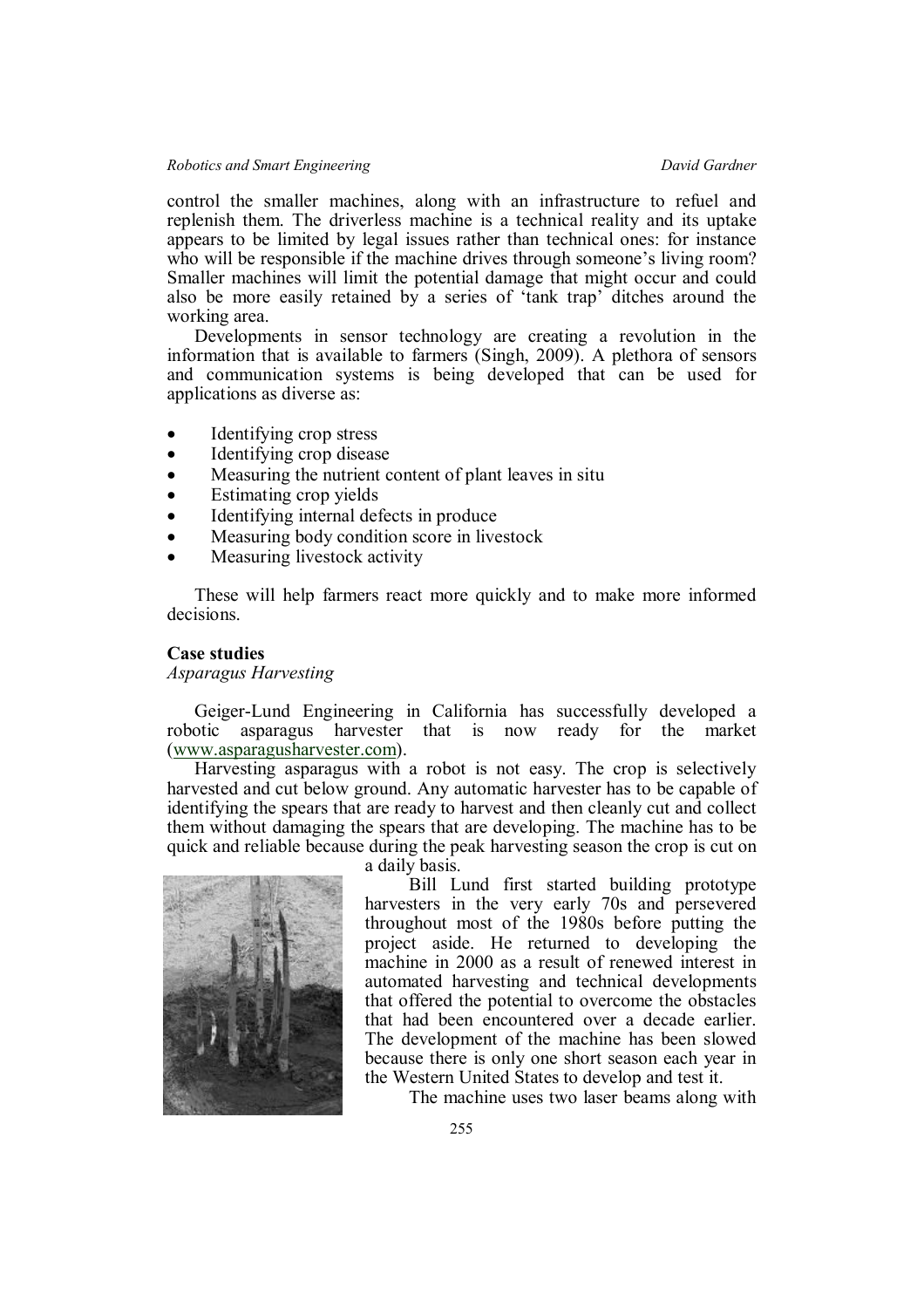#### *Journal of Farm Management Volume 14, No 3 Winter 2011*

a series of sensors to identify where the spears to harvest are; it then uses pneumatically fired knives to cut the spears and finally uses rollers to collect the spears and deliver them onto a conveyor. The cut spears are then manually packed into trays.



A variety of sensors was tried over the years. An early video camera was tried, as were small flappers that touched the spears. It quickly became clear that any sensor that touched the spears was unacceptable. Spears that leaned over also represented a problem in terms of detecting exactly where to cut them. The chosen sensing system uses two laser beams. The higher beam is used to determine if the spear is ready to harvest. If the spear is lower than the beam then it doesn't get cut. The lower beam is used to determine where to cut. The beams create a red spot on the spears that is 'seen' by optical sensors that sit behind a series of lenses. There are two sensors behind each lens; one focused on the top laser beam and one on the lower laser. Each sensor then has its own micro controller with its own programme running. The laser is modulated and the sensors detect a rapid change in intensity. The sun does not interfere with the system.

The header is constantly kept at just the right height above the bed using a simple rod that moves and activates a pair of proximity switches. Earlier versions had mechanical switches, ultrasonics and laser distance detection but they proved to be unreliable or unsatisfactory. Where a harvester has more than one header they will all move independently. Farmers grow asparagus on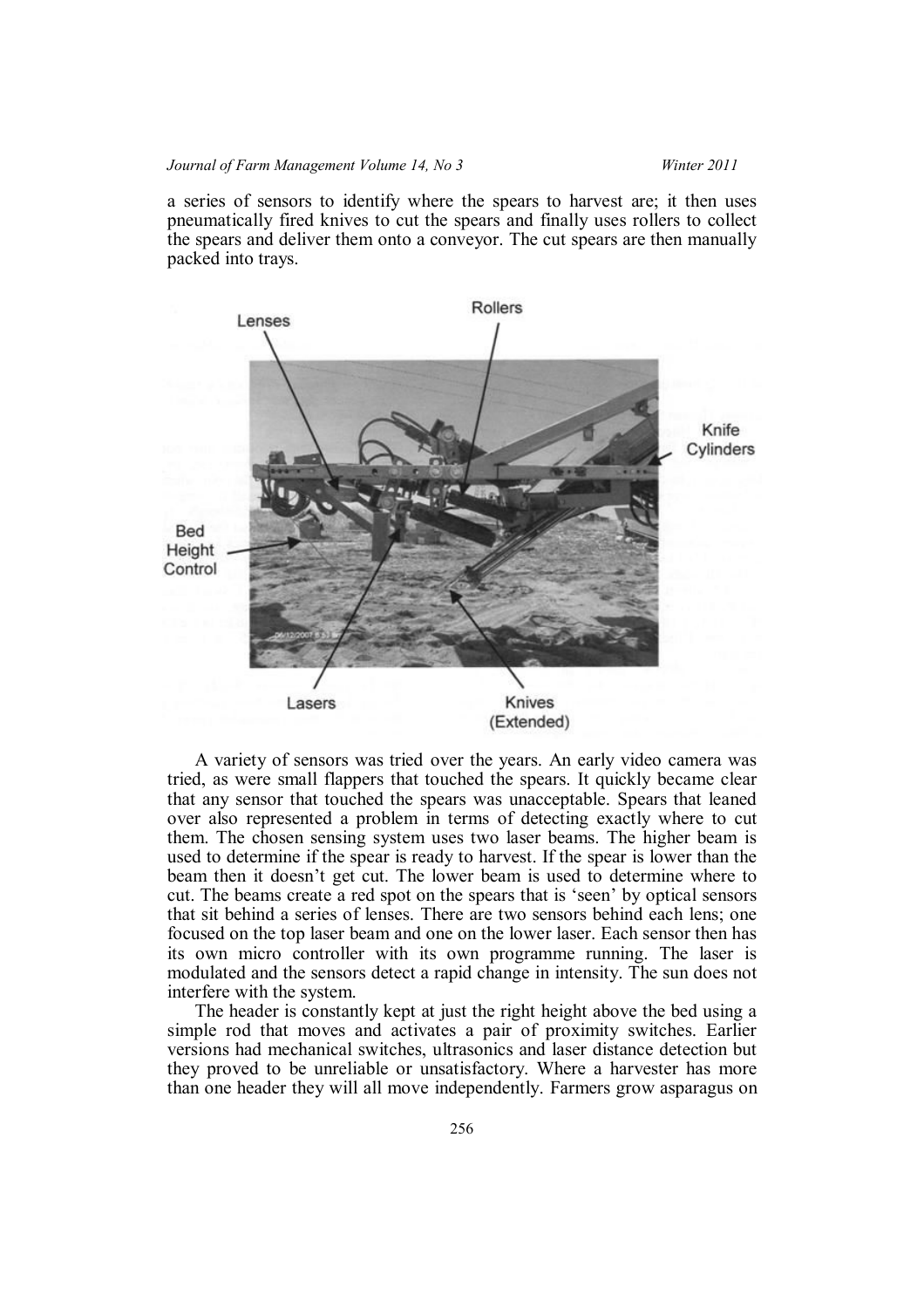differing widths and heights of bed and machines will be custom built to suit the farmer's requirements.

Cutting the asparagus is a real challenge. The machine has to calculate just the right spot to cut. If the machine is moving at one mile per hour it moves almost two inches in a tenth of a second. The knives have to be very accurately targeted to cut the spears. The harvester has a shaft encoder on the axle that calculates the machines speed every tenth of a second. The CPU then calculates when to 'fire' the knives to cut in the right spot.

The knives are two inches wide and fitted to the end of 20 inch stroke pneumatic cylinder that can fire five times each second. The knife has 100lbs of force and reaches full velocity within an inch of starting to move. It takes just 0.07 of a second to go down. The cylinders had to be custom built to provide ports that were big enough to allow enough airflow to meet the performance requirements. Its movement is cushioned by a small pneumatic cylinder that ensures the cylinder rod does not strike the cylinder case at the top of its stroke. On the down stroke the cylinder reverses direction before it bottoms out. Early versions of the cylinders shook themselves to pieces: rods that held the cylinders together stretched and fittings shook themselves apart. Lock nuts and lock tight were tried without success. Cylinders that are welded together with tapered fittings provided a reliable solution. The current cylinders have a one inch bore with a centre-to-centre spacing of one and three quarter inches.

The width of the knives and cylinders has been reduced as the machine has been developed. The knives were originally five inches wide. They cut the asparagus well but did far too much damage to spears that were developing around the spear that was harvested. They were having a negative impact on the overall yield across the season. As targeting was refined their width was progressively reduced. Sometimes two knives are fired at once if the sensors detect that a spear sits in the margin between the two knives.

There are three sets of rollers that pick the spears up and carry them into the conveyer. The first set starts to grip the spear before it is cut. The rollers then 'pass' the spears from set to set and lift the spears well out of the way of



the knives before putting them onto the conveyor. The rollers have been developed so they don't damage the spears.

The machine is finally ready for the market place and Geiger-Lund expects to sell one into Australia in 2010. The cost is expected to be in the region of £150,000 for a machine with three headers. In a commercial environment the machine should be able to work at two miles per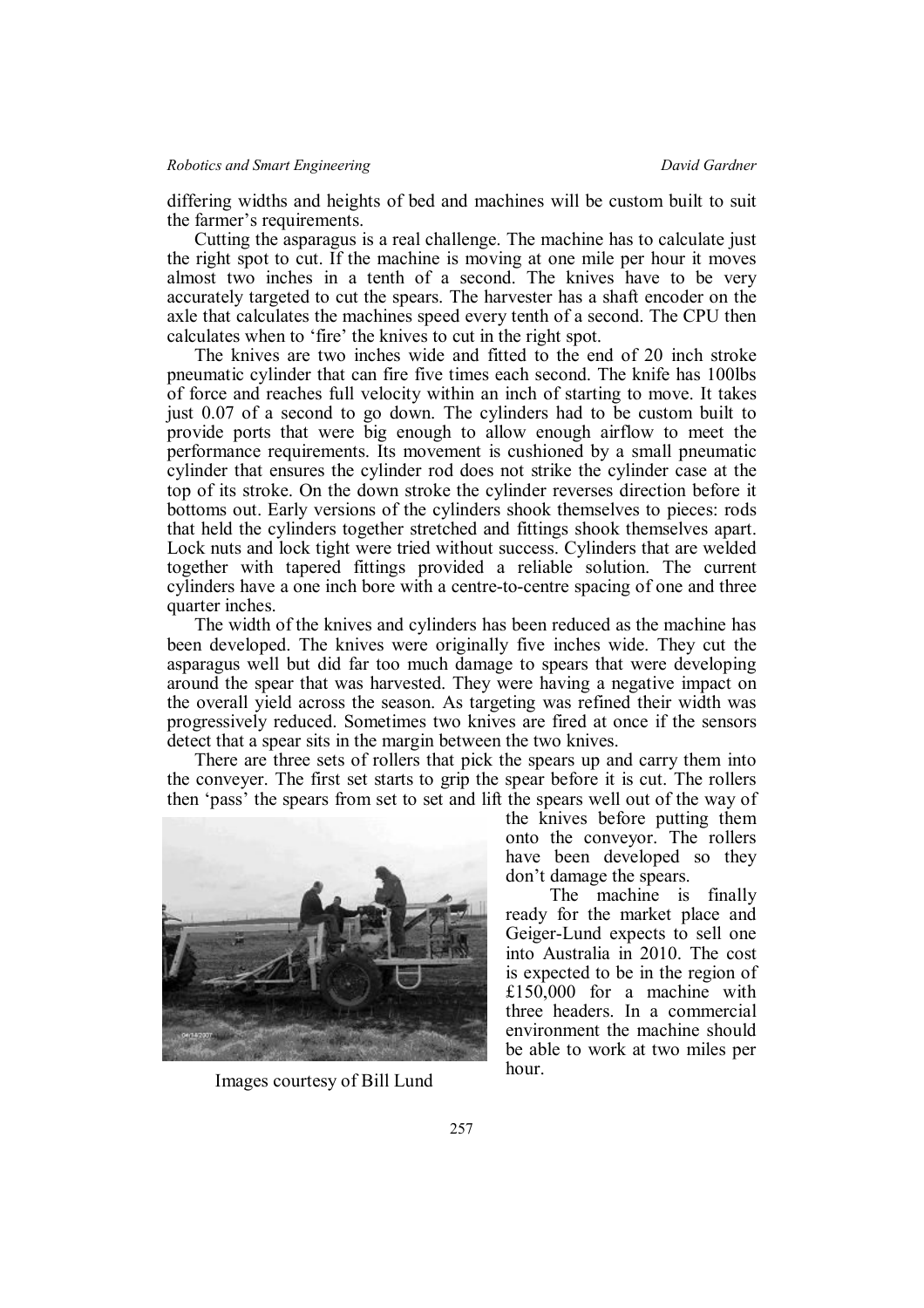To date no study has been done comparing the machine in its current form with a manual team cutting the crop but it is envisaged there will be a small yield penalty associated with its use.

#### *Weed Control*

Weed control is an area where alternatives to conventional spraying are being pursued by a number of research groups. Our existing spraying techniques result in potential risks to the environment and the possibility of product contamination. In Europe many agrochemicals are being removed from the market and in some cases alternatives are urgently required. Possible solutions are robotic weeding and targeted spot spraying.

Dr Nick Tillett of Tillett and Hague Technology has been working on alternatives to conventional spraying for over twenty years, and his success in this area demonstrates how frontier technology develops over a period of time. As long ago as the late 1990s he and his colleagues had developed a tool carrier that could steer itself through a field of row crops using machine vision. This developed into the first Robotic weeder, the Robocrop, which was launched in 2001. A number of different techniques were tried to differentiate between the crop and the weeds. Colour differences between the crop and the weed were found to change constantly and were insufficient to differentiate successfully. Leaf shape was tried but it required very high definition cameras and too much computational capacity. The solution was found by using the planting geometry to identify where the crop rows were. Colour cameras were able to quite easily distinguish between the green crop and the background soil. A band pass filter tuned to the known row spacing was then used to create an image of the rows that the hoes could follow.





Unfiltered image **Image** Image after filtering

The machine tracks crop rows from image to image and uses knowledge of the tractors forward motion to ensure reliability. This solution was found to very robust in terms of identifying the rows and even worked reliably when the tractor was deliberately driven badly. The Robocrop found a market with vegetable farmers and organic cereal farmers and sales have risen to about 50 machines each year. The research team continued to refine the machine over the next few years but their attention moved on to the next challenge.

Weeding in between vegetable plants within the row as well as between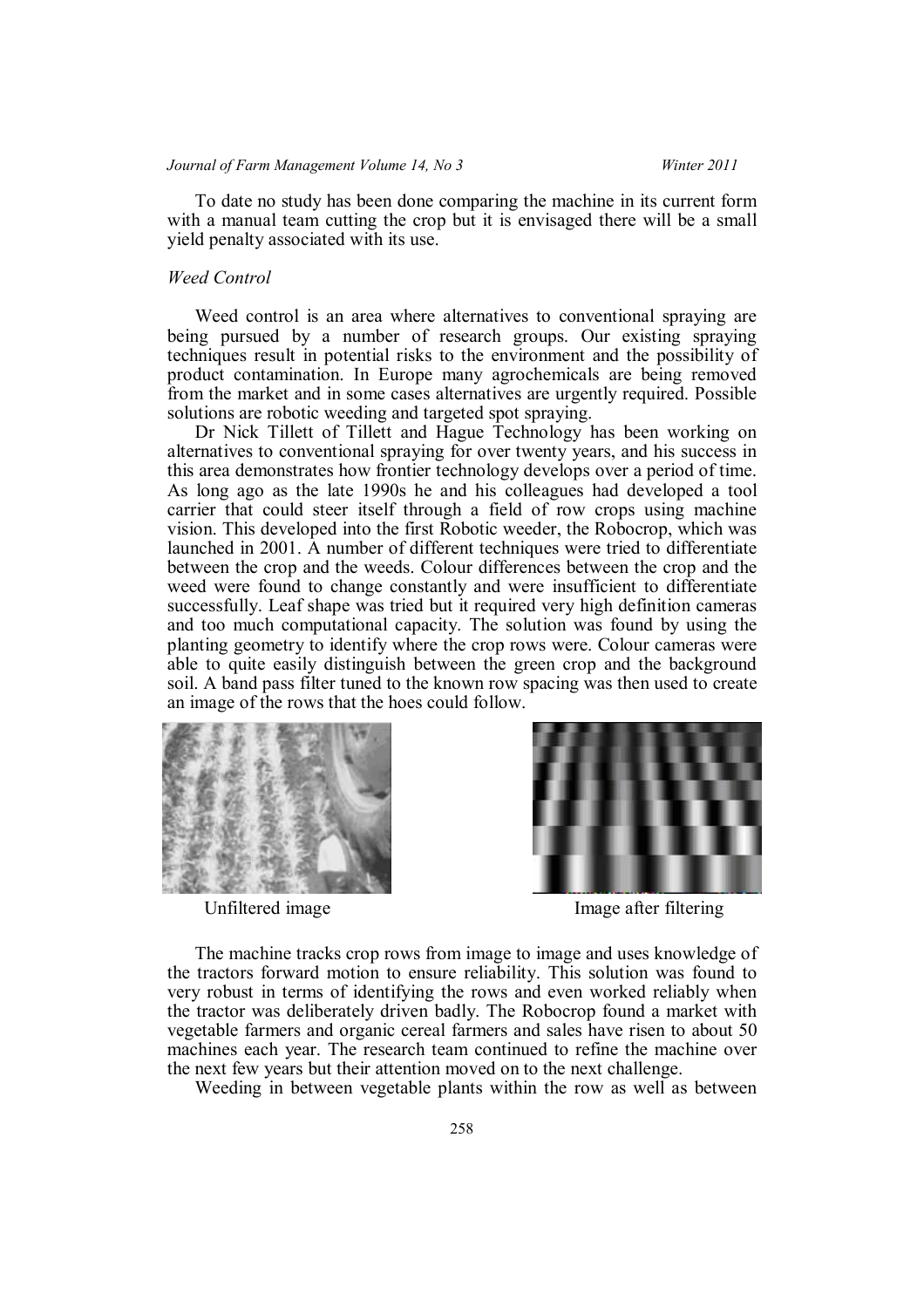## *Robotics and Smart Engineering* The *Robotics and Smart Engineering* David Gardner

the rows was the next problem to be addressed and overcome. This required both vision innovation and mechanical innovation. Once again knowledge of the geometry of the crop is the basis on which the machine works. The camera produces 30 images each second and the machine predicts when a plant will appear at the top of the image. It then refines the location of the plant as it moves across the image and rotating hoes are then run around each plant as the weeder passes over them. When an unusually large gap exists between two plants the hoe can be clearly seen to hesitate before it sweeps through the gap.



The Robocrop in row – hoes weed around each individual plant

a real alternative to spraying in precision drilled or transplanted vegetable crops where large gaps exist between individual plants. Once again the research team moved on to a fresh challenge.

Using the technology to identify individual weeds and spot spray them is the current focus at Tillett and Hague Technology. The particular challenge that they are addressing in a collaborative

The Robocrop InRow was successfully launched in 2007 and offers



Potatoes identified for spraying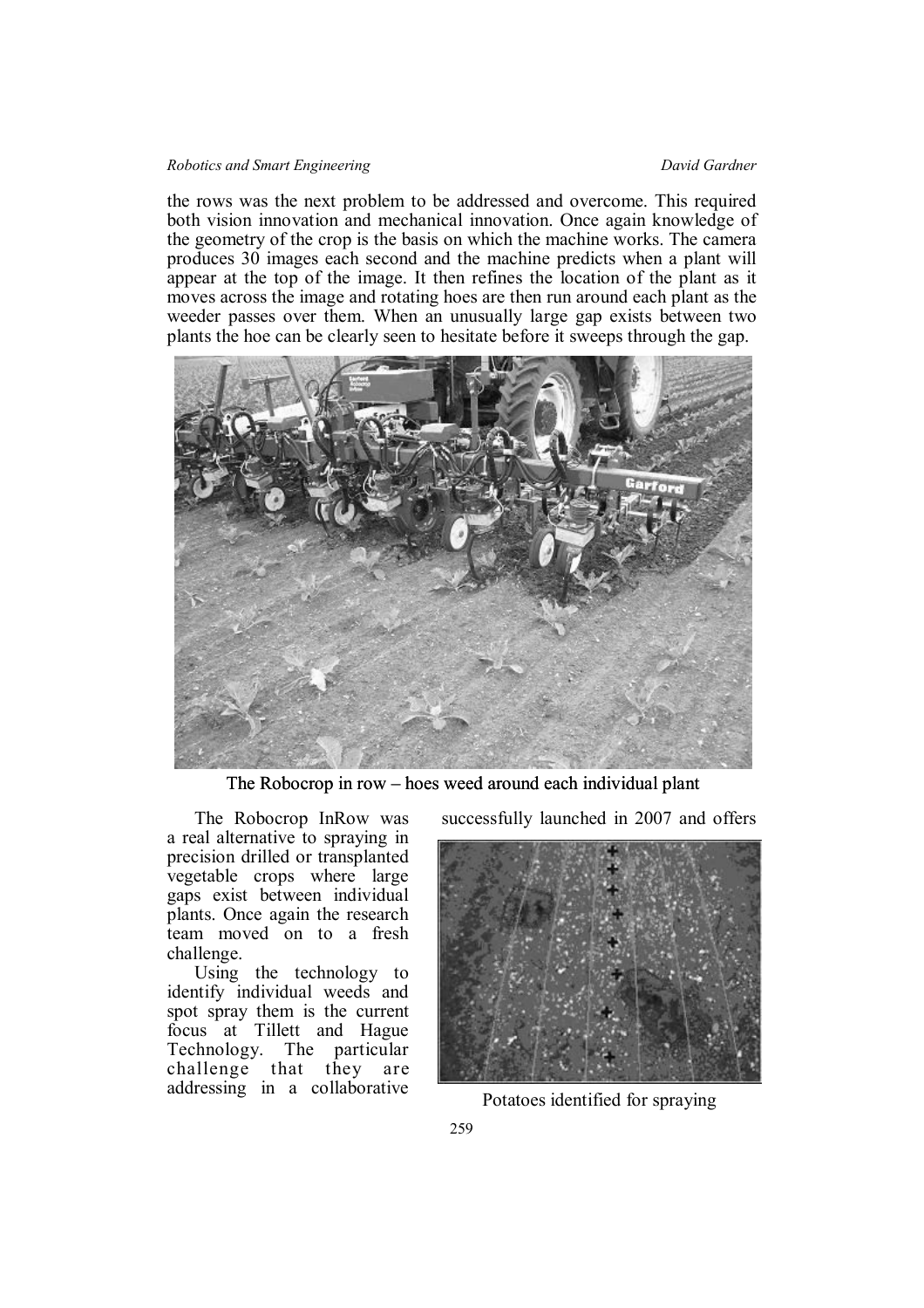## *Journal of Farm Management Volume 14, No 3 Winter 2011*

HortLINK project is volunteer potatoes in onions and carrots. The current agrochemicals used for this task may well be withdrawn in the near future and they have a reputation for checking the crop. On the prototype machine the camera looks forward and down across a 1.8 metre wide bed. Once again it differentiates between plant material and the background soil on the basis of greenness. The potatoes are identified based on a weighted combination of their distance from the crop row, their size and their shape; that is their aspect ratio (width divided by height) rather than the leaf shape. The algorithm then identifies spots to be sprayed.



Control plot alongside a crop that has been spot sprayed. Between 75% and 95% of potatoes have been removed in one pass in trials with very low levels of crop damage

This project has involved solving the problem of spot spraying the weeds as the machine passes. The sprayer has to turn on and off very sharply with no drift at very low flow rates. This has been achieved with Glyphosate where quite large droplets have been used to give good drift control and targeting. However these may not be suitable for all other chemicals. The machine is now an advanced prototype and is probably 2 years from becoming commercially available. One of the problems to overcome is a legislative one; there is no approval for using Glyphosate in onions and carrots.

A research team at the National Centre for Engineering in Agriculture in Australia has successfully used colour differences to identify different weeds. They managed to identify weed grasses in sugar cane using the 'blueness' of the leaf. Accuracy of detection was over 90%. Although this is not directly applicable to the UK it does demonstrate that there are potentially alternative ways of identifying weeds to the one outlined above. Indeed it may well be that individual solutions have to be found for particular weeds in particular crops.

A really futuristic approach to chemical application is being researched at Washington State University. The programme is seeking to use cold plasma to accurately apply chemicals to fruit crops. The long term aim is to apply pesticides to just the part of the crop that requires treating – so when the apples need spraying they will get coated in pesticide but not the leaves. Once again vision technology is used and cold plasma is used to apply an even film across the target. It may be many years before this technology is available to use in the orchard but it could be available much sooner for applying materials to harvested crops in the store or pack house.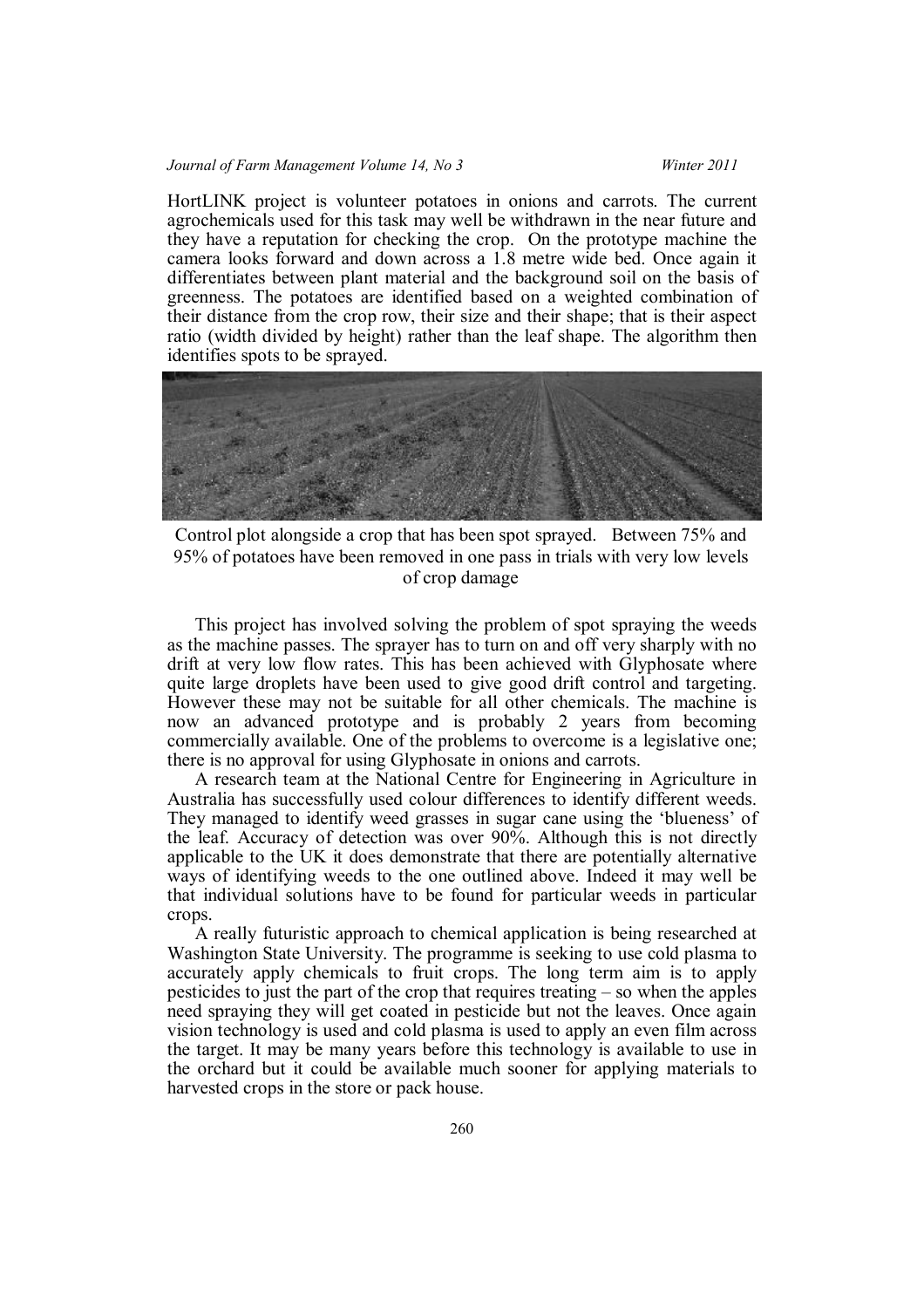# *Smart engineering for livestock farmers*

Progressive dairy farmers have been aware for many years that locomotion scores and body condition scores for their cows are valuable data that can improve management, but obtaining this information through manual assessment is laborious and interpreting it to produce meaningful trends has not been easy. IceRobotics in Edinburgh have developed technical solutions to gathering and interpreting this information and are due to launch an animal activity recorder onto the dairy farm market that will not only produce locomotion scores but a variety of additional management information in relation to both individual cows and the whole herd. IceRobotics' expertise is in sensing technology. They have already developed an activity recorder that monitors, records and reports detailed animal activity. Called the IceTag3D it is based on an accelerometer that picks up the forces of gravity in three dimensions – up/down, forward/backwards and left/right.

It records information 16 times each second and transmits the data wirelessly. This is a progression from the pedometers that have been on the market for some time that record just stepping activity. Software interprets the raw data into the animal's activity patterns rather than just recording step count. The IceTag3D is currently used by animal scientists to support research into animal health and welfare. Typically, devices are attached to animals for the experiment period and then removed and the data downloaded wirelessly to the researchers' computers.

A new system is being launched at the Precision Dairy Management Conference in Toronto in March 2010 to enable much larger longitudinal datasets to be collected to support research. Called the CattleGrid, the device combines the IceTag3D with automated data download on the farm and internet connectivity. This will allow devices to stay on animals for several years and the researcher to access the data remotely. Oestrus detection will be available to participating farms through the system. A system is also being launched in Autumn 2010 that is being designed specifically for commercial dairy farmers. This will be based upon a localised system but will be internet enabled to allow for downloading updates and to benchmark with other herds. Initially this will provide monitoring and alerting for oestrus and lameness. IceRobotics have been holding farmer focus groups to develop an understanding of exactly what information farmers want from a commercial system.

The accuracy of the information generated is currently being validated to ensure that the system is accurate whilst minimising the detection of false positives. In addition to individual cow monitoring, the system will also produce whole herd information; how long cows are spending lying down, how long do they spend just standing. This will allow farmers to assess the impact of management changes on the behaviour of the herd. Has a ration change resulted in the cows spending more time standing at the feed face? This should lead to the development of 'time budgets' that the farmer can use to maximise the time his cows spending eating and lying rather than waiting to be milked. It should allow good management practices to be scaled up.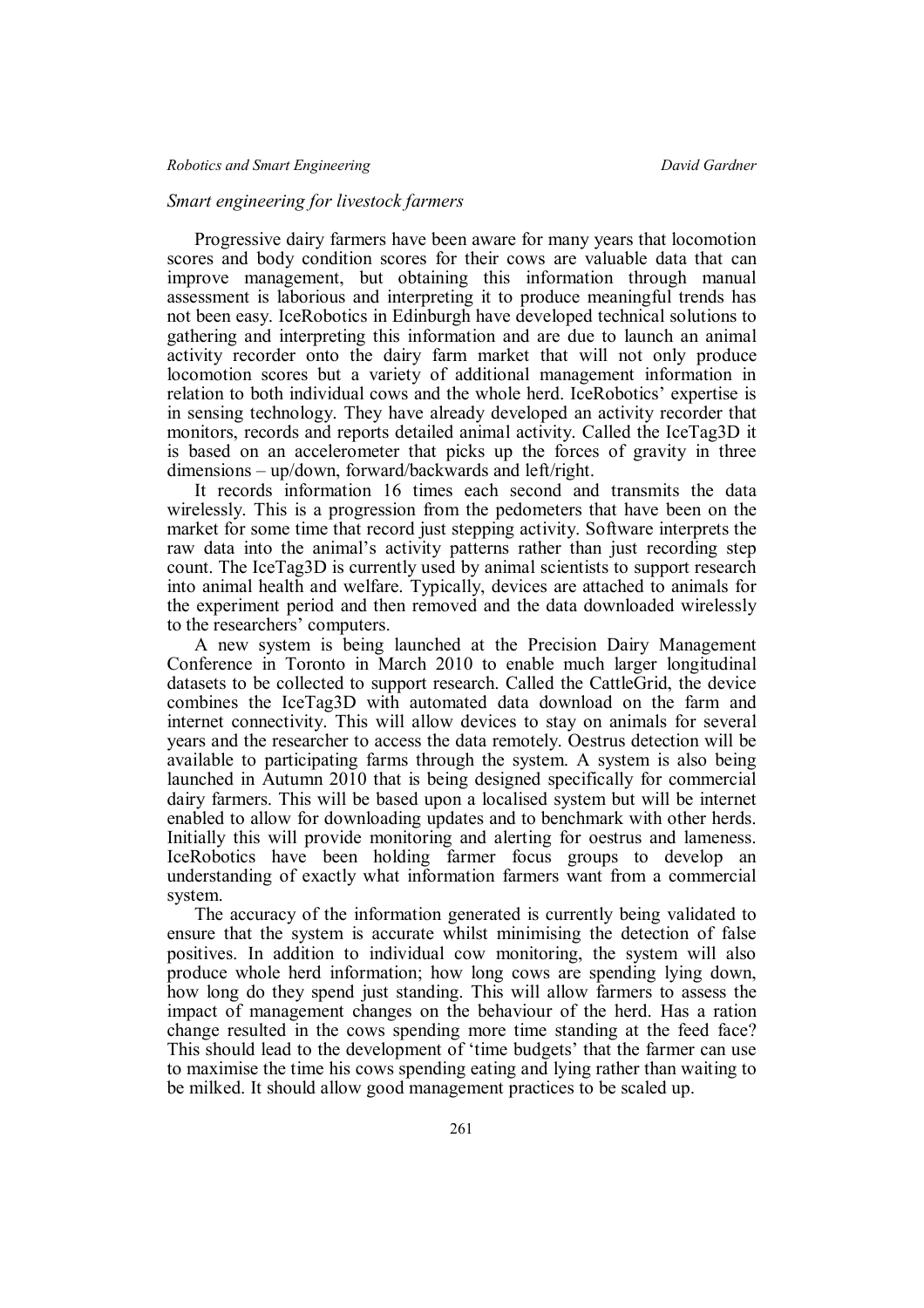*Journal of Farm Management Volume 14, No 3 Winter 2011*



IceTag3D on grazing cow

The Ice Tag 3 D incorporates battery saving technology that gives its batteries a prolonged life and it sits within a tough plastic housing that can tolerate life on a cow's ankle.

The concept of gathering information from sensors on the animal can be further developed. Researchers in Japan have collected data automatically on the number of bites an animal takes when feeding. It should be possible to put a bolus into the animal that would take temperature readings. All this information could be linked

back into sensors in the milking system and in the future it should be possible to gather a wide variety of data that will give us new insights into individual cows and whole herds.

IceRobotics have also been involved in the development of automatic body condition scoring. They have developed a system demonstrator that uses a thermal imaging camera to assess the shape of a cow. At present body condition scoring is manual and subjective. It is time consuming and requires trained labour. Very few farmers consistently measure body condition scores although many recognise the value of the information associated with the practice.

The system developed by IceRobotics works by determining the presence of the animal and then taking an image of the back of the cow from above. The data is then analysed to identify certain points on the animal's back. The angles associated with these are then calculated and the appropriate resulting body condition score generated.



Thermal image of cow's back from above

Studies to date with the system have demonstrated its effectiveness, although it still requires some refining before full commercialisation. Automatic body condition scoring could also be used to select animals for slaughter in beef feedlots.

At present the cost of thermal imaging cameras is prohibiting the commercialisation of this approach to automated body condition scoring, but technology is constantly coming down in cost and there is every prospect that this technology will be available on the farm in the future.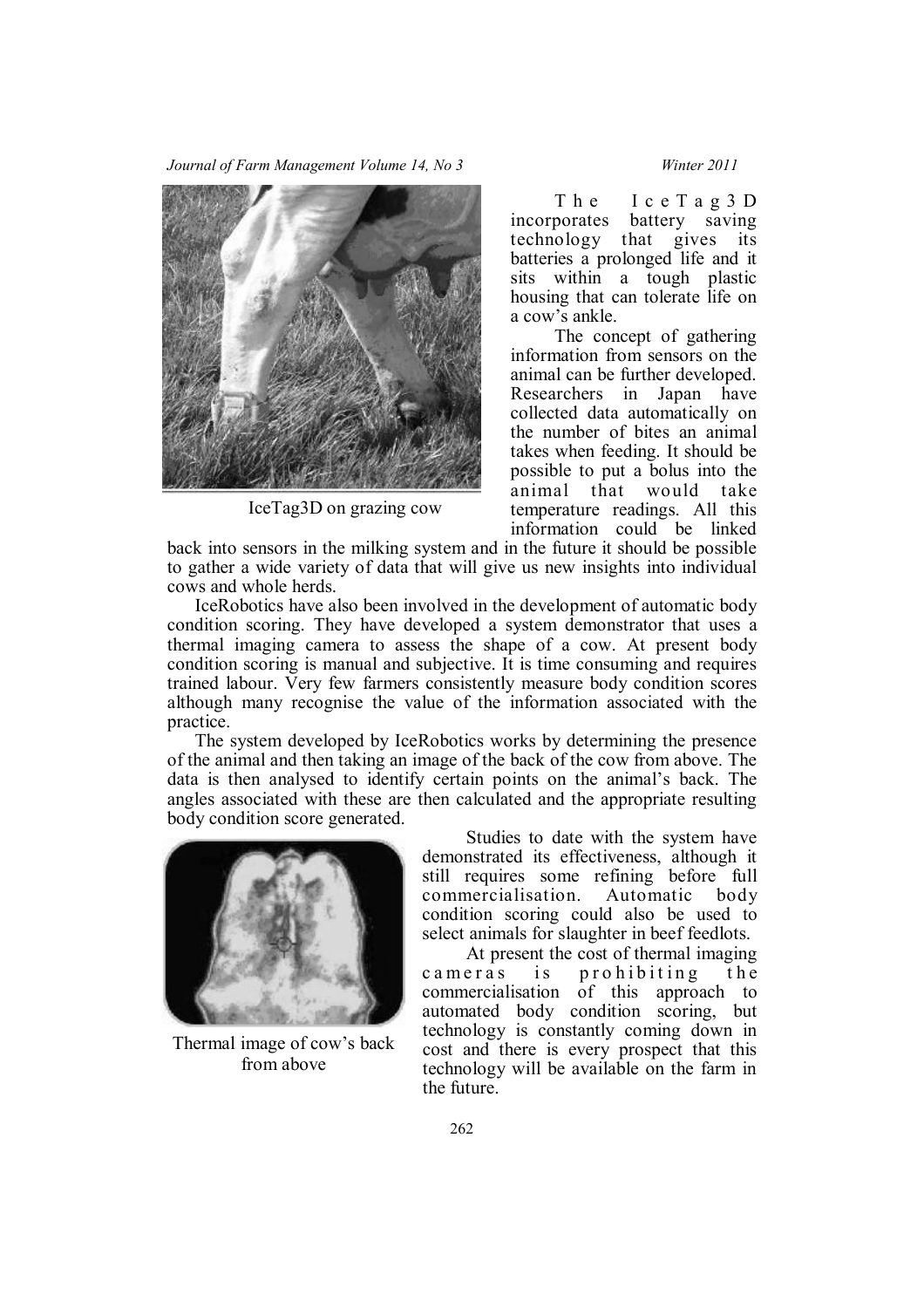# *Fruit Harvesting – a significant challenge for the robotics engineer*

A number of research groups around the world are working on this difficult issue. A consortium from Washington State University and Pittsburgh University is working on an orange and apple harvester, Washington State University (WSU) is working on a cherry harvester and BRAIN (Bio-oriented Technology Research Advancement Institution) in Japan is working on a strawberry harvester. The challenges associated with harvesting fruit are considerable but the most significant was probably summed up by Marvin Pitts of WSU: 'If I touch a fruit, I bruise a fruit'.

The robotic fruit harvester has to navigate and power itself around the orchard; it has to see the fruit to be harvested, differentiate between fruit that is ripe to pick and fruit that is still immature, restrain it to grab it, remove it from the tree or plant and then put it into a tray or bin. It has to do all that economically, and a large part of doing it economically means doing it quickly. Locating the fruit is made difficult because it grows on a plant that is not uniform. Fruit can be hidden behind branches and leaves. To locate red fruit a colour camera is probably the lowest-cost option, but green fruit against green leaves creates problems. In this case neo-infra-red, ultrasonic or laser scanners may be the best option. The machine will have to reach and grab the fruit. As the fruit gets further away from the robot this becomes more difficult. The machine has to be able to judge distance and to grab fruit that is moving in the wind. Of course one possible solution to this is that the trees are trained. As discussed above columnar trees may have a big role to play in this respect if they are used to create a 'fruiting wall'.

Having located the fruit the next challenge is to handle it. Robots are often built to mimic humans. When we reach out to pick an apple we use vision to guide us to the point of grabbing the apple but then touch takes over. Touch is a very difficult sense to mimic. Indeed it would appear that nobody has yet produced an effective robotic finger tip. That finger tip would require a number of sensors  $-3$ , 20 or 100? It would then require very rapid feedback loops from the sensor to the mechanical actuators to stop the 'finger' bruising the fruit before it had stopped moving. Progress is being made here. Until recently the fastest actuator took one tenth of a second to respond; too slow to prevent damage. This has been reduced to a two-hundredth of a second – twenty times quicker.

The 'hand' that grabs the fruit has to be soft but not so soft it won't work. If it grabs too firmly it will bruise but if it isn't firm enough the fruit will slip within its grasp and scratch. The 'hand' that grasps the apple could consist of 3 fingers, or 4 fingers or may make use of suction. Will one device handle all sizes and shapes of fruit?

The fruit will then have to be moved back to the tray or box. Will that be done with the picking arm? If so can it be quick enough? Can it be done through a vacuum tube? Without bruising the fruit?

Any harvester will have to be reasonably straightforward to operate and calibrate.

Power options include electrics through a cable, batteries and engines.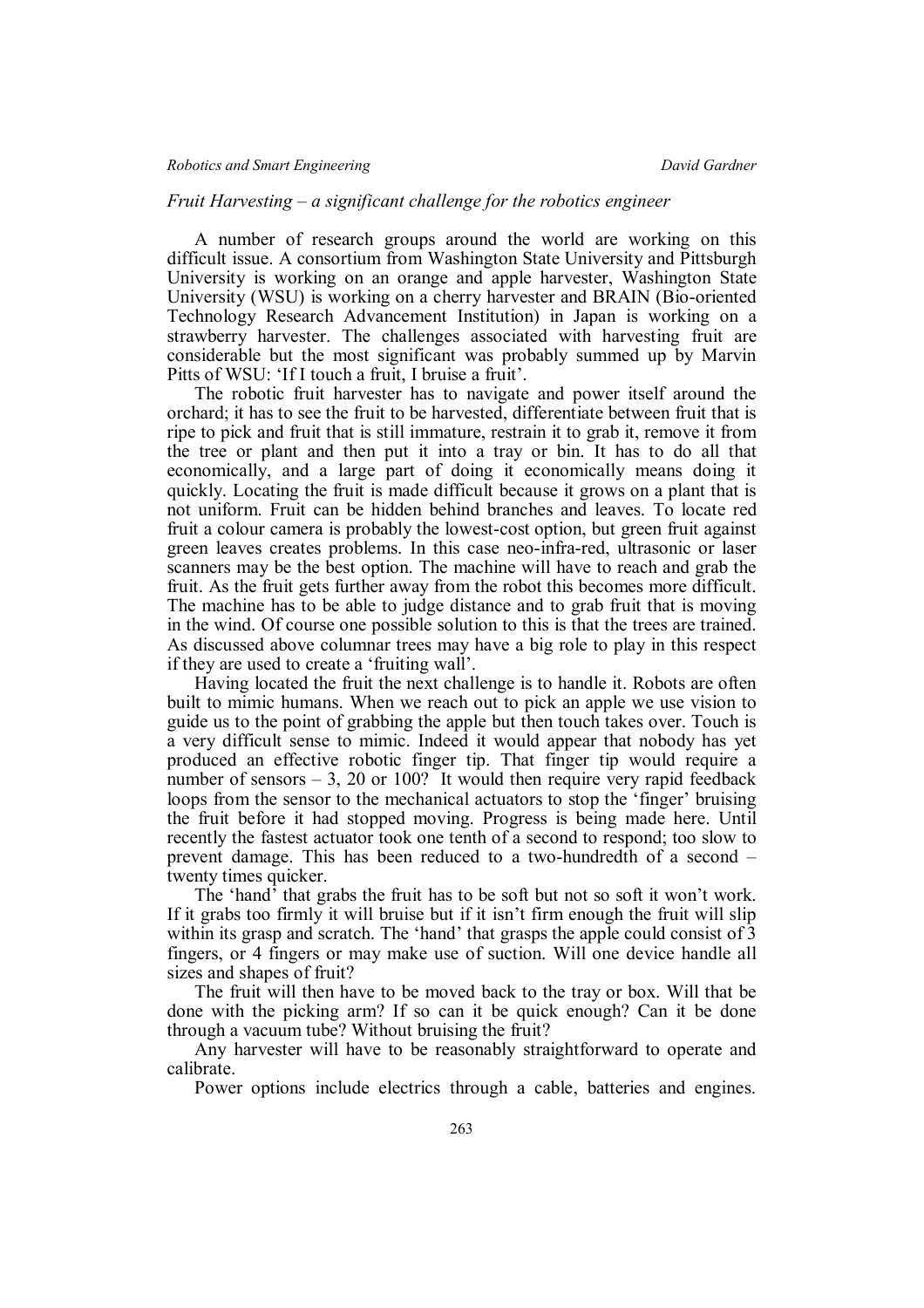Traction systems could include rails, wheels or tracks. On a slow machine working in a confined space an umbilical system on rails may well be the preferred option.

GPS could be used to guide the machine around the orchard but trees interfere with the signal. A portion of the signal bounces back.

In developing a robotic harvester the design parameters are important. What is the specification? What is the tolerance level in terms of bruising? However technological breakthroughs could make a huge impact. If someone develops an effective 'touch sensor' next week development could be much faster than we might expect.

## *Strawberry Harvesting*

Research engineers at BRAIN in Japan have produced two prototype robots that will harvest strawberries. The eventual goal is to develop a complete automated harvesting and packing operation based around strawberries grown on table tops in either greenhouses or poly tunnels.



The robots are designed to work at night when shadow does not interfere with the machine vision. The robots travel on rails, are battery powered and work under LED lights. Cameras are used to identify the fruit and an algorithm calculates the proportion of the fruit that is white at the top to determine if the fruit should be picked.

The team have developed two prototypes -

A cylindrical type robot that picks just from the aisle side of the plant;

An articulated type robot that picks from both the aisle and the bed side of the plant.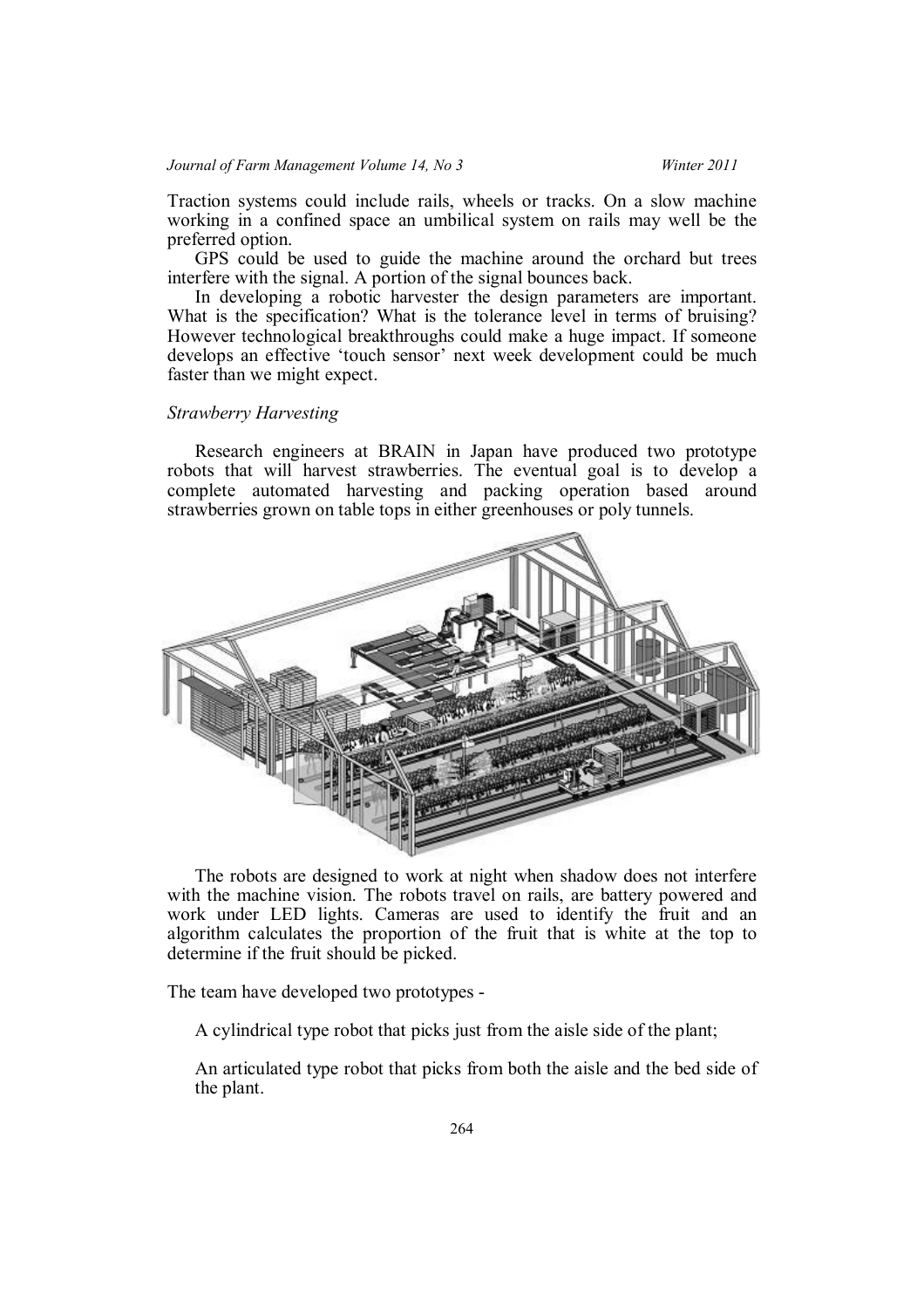*Robotics and Smart Engineering David Gardner*



The cylindrical machine uses machine vision based around five LEDs and three cameras. The centre camera is used to detect the peduncle and the two

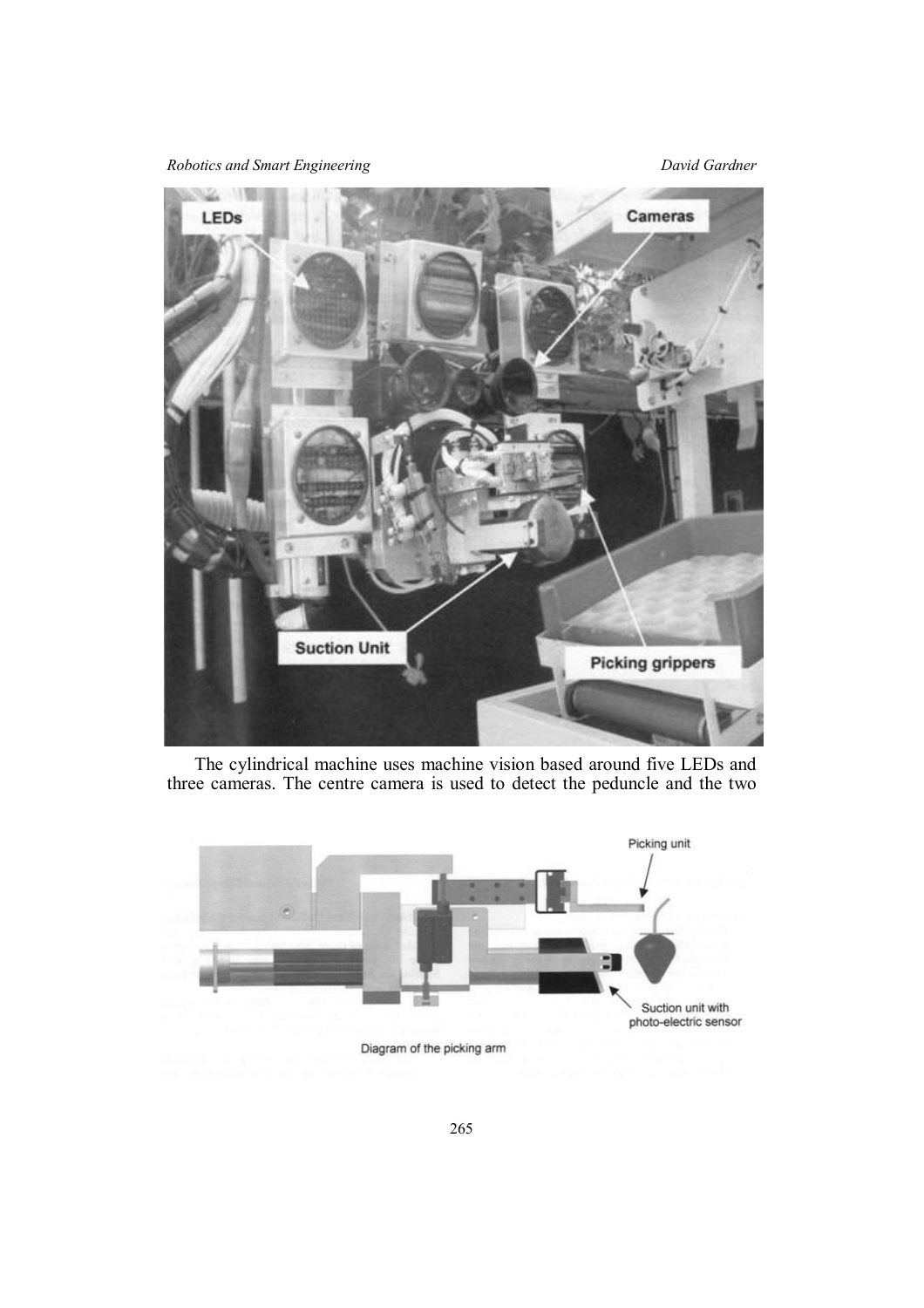# *Journal of Farm Management Volume 14, No 3 Winter 2011*

side cameras are used to create a three-dimensional image.

The picking arm reaches out and picks the strawberry at the peduncle. The fruit itself is not actually touched. This has overcome the problem of damaging the fruit when it is touched. The machine has been fitted with a small suction system to hold the fruit stable as it is picked and has been tested with and without this in operation. The articulated machine uses machine vision based on two cameras and one LED. It also handles the fruit by the peduncle but can approach the fruit from both the aisle side and the bed side.

The machines have been tested. They do not pick all the fruit, and do pick some fruit that isn't ripe. Indeed it seems likely that for the foreseeable future



Working from the aisle side Working from the bedside



a feature on robotic fruit harvesting will be that a manual picking team will have to follow the robots to pick what has been missed. Results are shown in the following table:

|                                      | <b>Success</b><br>rate     | Execution<br>time | left                                                  | Mature fruit Immature fruit Damaged<br>harvested<br>(friuit/10a) |          | Test length |
|--------------------------------------|----------------------------|-------------------|-------------------------------------------------------|------------------------------------------------------------------|----------|-------------|
|                                      | (%)                        | $(s$ fruit        | (friuit/10a)                                          |                                                                  | $(\%)$   | (m)         |
| Target                               | 60>                        | $10^{-1}$         | $< 1440 -$<br>$2880^{2}$                              | $3216-$<br>$432^{3}$                                             | $\theta$ |             |
| Cylindrical<br>(Suction)             | 41.3<br>$(7.7-$<br>75.8)   | 11.5              | 1491                                                  | 558                                                              | $\theta$ | 684         |
| Cylindrical<br>(Non-suction)         | 34.9<br>$(18.0 -$<br>61.5) | 11.5              | 1188                                                  | 500                                                              | $\theta$ | 360         |
| Articulated                          | 49.1                       | 11.6              | 136                                                   | 1443                                                             | $\theta$ | 23          |
| 1) Theoretical working hours per 10a |                            |                   | $10[s]x7200$ [fruit/10a] x 0.6 = 43200[s/10a] = 12[h] |                                                                  |          |             |

 $10[s]x3600$ [fruit/10a] x  $0.6 = 21600[s/10a] = 6[h]$ 

2) Mature fruit: 3600~7200 fruit/10a

3) 10% of harvested fruits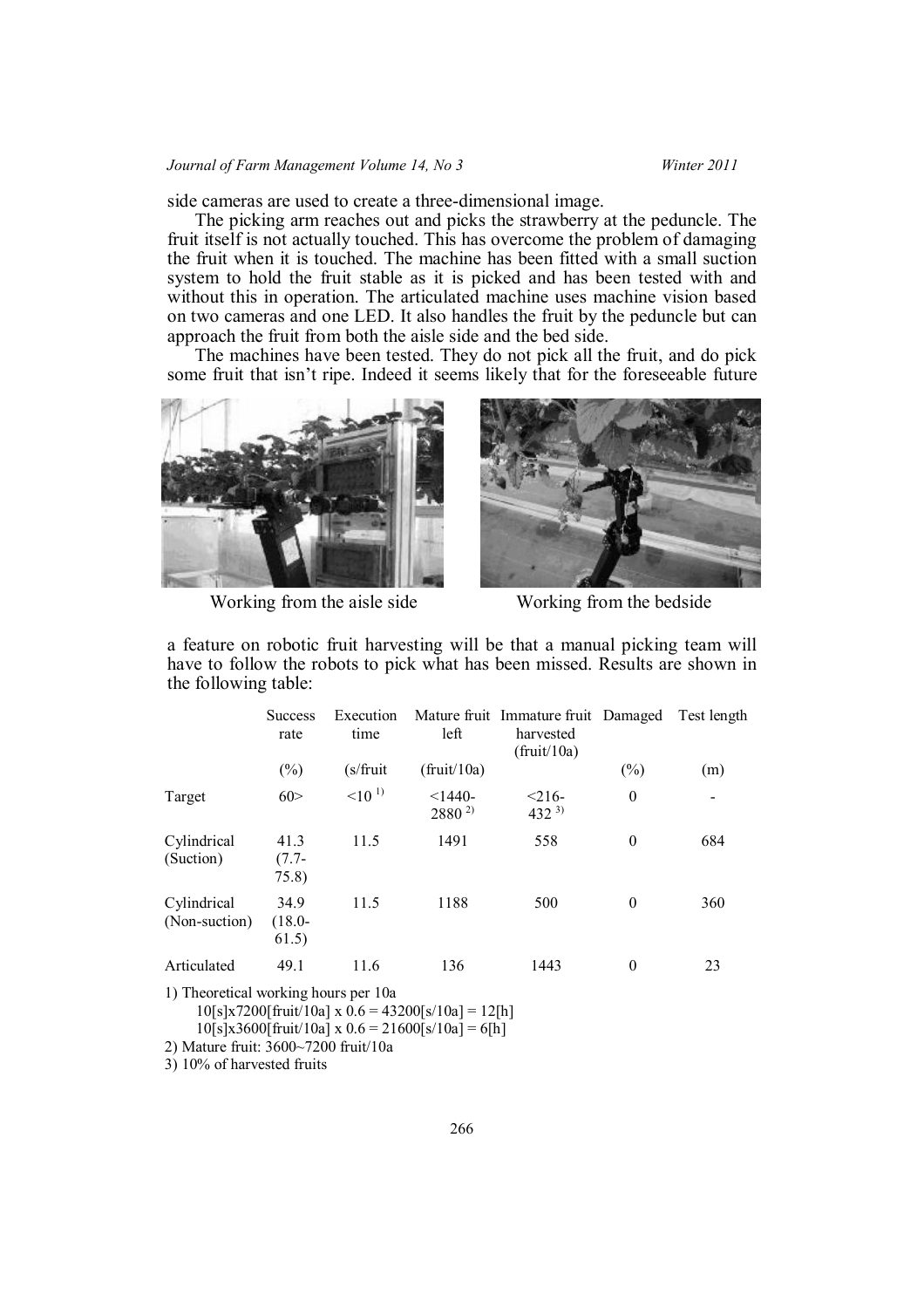# *Robotics and Smart Engineering* The *Robotics and Smart Engineering* David Gardner

The results show that the robot has created no damage, which is a significant improvement on manual picking where finger bruising is a problem. The machines do not quite meet the target execution time and at present pick too much immature fruit. Improvements to either the vision systems or fine tuning the algorithms will be required to solve the latter problem. The team also have not yet solved the problem of automatically moving the machine around the greenhouse from the rails in one row to the rails in the next row. They are going on to produce a third prototype and believe that a commercial strawberry harvesting robot is still about five years away from the market.

#### **Conclusions**

Developments in engineering and computer-based technologies are set to make a huge impact on agriculture. A number of complex robots are already on the market and more are set to follow. Driverless machines fitted with GPS and machine vision are a technical reality and legal issues appear to be the greatest obstacle to their commercialisation. Harvesting fruit is a particular challenge to the robotic engineer. Locating it and handling it without bruising is difficult but a research team in Japan have created a prototype strawberry harvester and teams elsewhere are working on apple and cherry harvesters. An important feature of robotic development is to rethink the problem to make the task easier for the robot. In this respect plant breeders and geneticists have a role to play in changing the structure of the crop to improve the presentation of the fruit.

Sensing and communication technologies are creating a revolution in the information that is being made available to farmers to improve their decision making processes. Information that was historically difficult to collect can be created automatically and analysed to help fine-tune management and spread best practice.

#### **About the author**

David Gardner (David.Gardner@co-operative.coop) is Head of Fruit Operations for the Co-operative Farms and is responsible for developing the fruit business to supply the 'Grown By Us' brand into Co-operative stores. During his career with the Co-operative Farms he has held a variety of roles in several different industry sectors. Since 2002 he has been part of the Senior Management Team. Prior to this date he held management roles on farms and spent 10 years at Stoughton Estate in Leicestershire managing combinable crops and dairies.

He has recently completed the Nuffield Frank Arden Memorial Study on New Technologies. This study took him to leading research institutes in the UK, USA, New Zealand, Australia and Japan. His study focused on gene technology, functional foods, non-food uses for agricultural produce and robotics.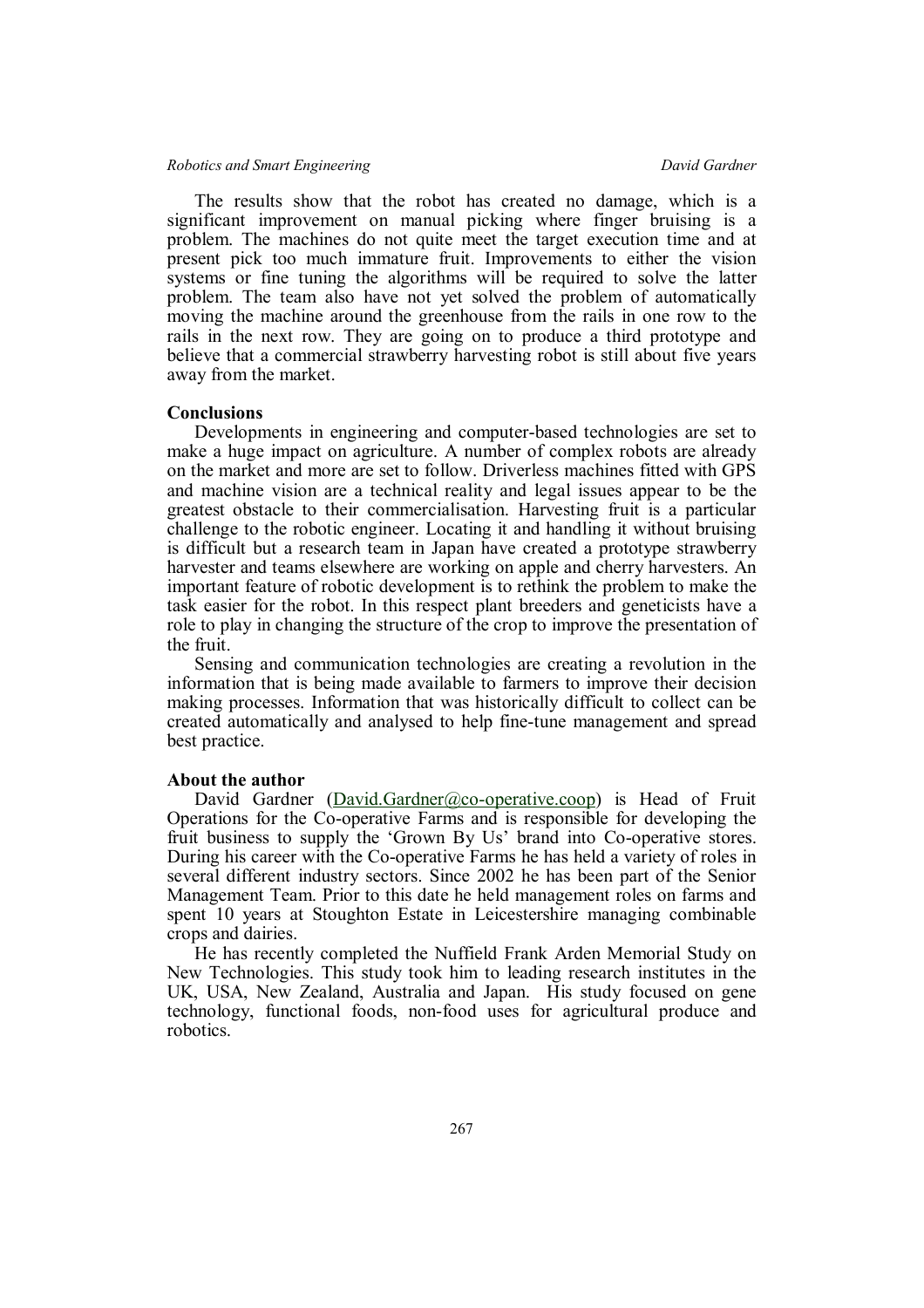# **Acknowledgements**

The author gratefully acknowledges the assistance of the following in his investigation:

Garth Anderson, Farm Automation Manager, LIC, New Zealand

Craig Baillie, Deputy Director, National Centre for Engineering in Agriculture, University of Southern Queensland

Professor John Billingsley, Professor of Mechatronic Engineering, National Centre for Engineering in Agriculture, University of Southern Queensland

Dr Yasuyuki Hamada, Senior Researcher, Bio-oriented Technology Research Advancement Institution (BRAIN), Japan

Dr Kazunobu Hayashi, Senior Researcher, BRAIN, Japan

Dr Shigehiko Hayashi, Horticultural Department, BRAIN, Japan

- Dr Yoh Hishimura, Research Co-ordinator, Planning Department, BRAIN, Japan
- Dr Mikio Kanamitsu, Director , Horticultural Engineering Department, BRAIN, Japan
- Shane Leath, Senior Research Engineer, Dairy Science and Technology, AgResearch, Ruakura Research Centre, Hamilton, New Zealand

Jeff Legault, Associate Director of Business Development, National Robotics Engineering Center, Carnegie Mellon University

Bill Lund, Geiger Lund, Stockton, California

Dr Yosuke Matsuo, Head of Planning Department, BRAIN, Japan

- Dr Cheryl McCarthy, Research Fellow, Mechatronic Engineering, National Centre for Engineering in Agriculture, University of Southern Queensland
- Dr Yoshiji Ochiai, Team Leader, Specific Project Research Team on Robot, BRAIN, Japan
- Dr Marvin Pitts, Associate Professor, Scientist and Professional Engineer, Department of Biological Systems Engineering, Washington State University

Erik Schmidt, Director, National Centre for Engineering in Agriculture, University of Southern Queensland

- Dr Nick Tillet, Tillett and Hague Technology, Silsoe
- Dr Tomohiko Ota, Senior Researcher, Orchard Machinery Lab, BRAIN, Japan

Dr Yoshihiko Usui, Researcher, Planning Department, BRAIN, Japan Antonia White, Managing Director, IceRobotics, Edinburgh

Dr Yuichi Yamada, Researcher, Orchard Machinery Lab, BRAIN, Japan

Dr Osamu Yukumoto, Vice President, BRAIN, Japan

Professor Qin Zhang, Associate Director, Center for Precision Agricultural Systems, Washington State University